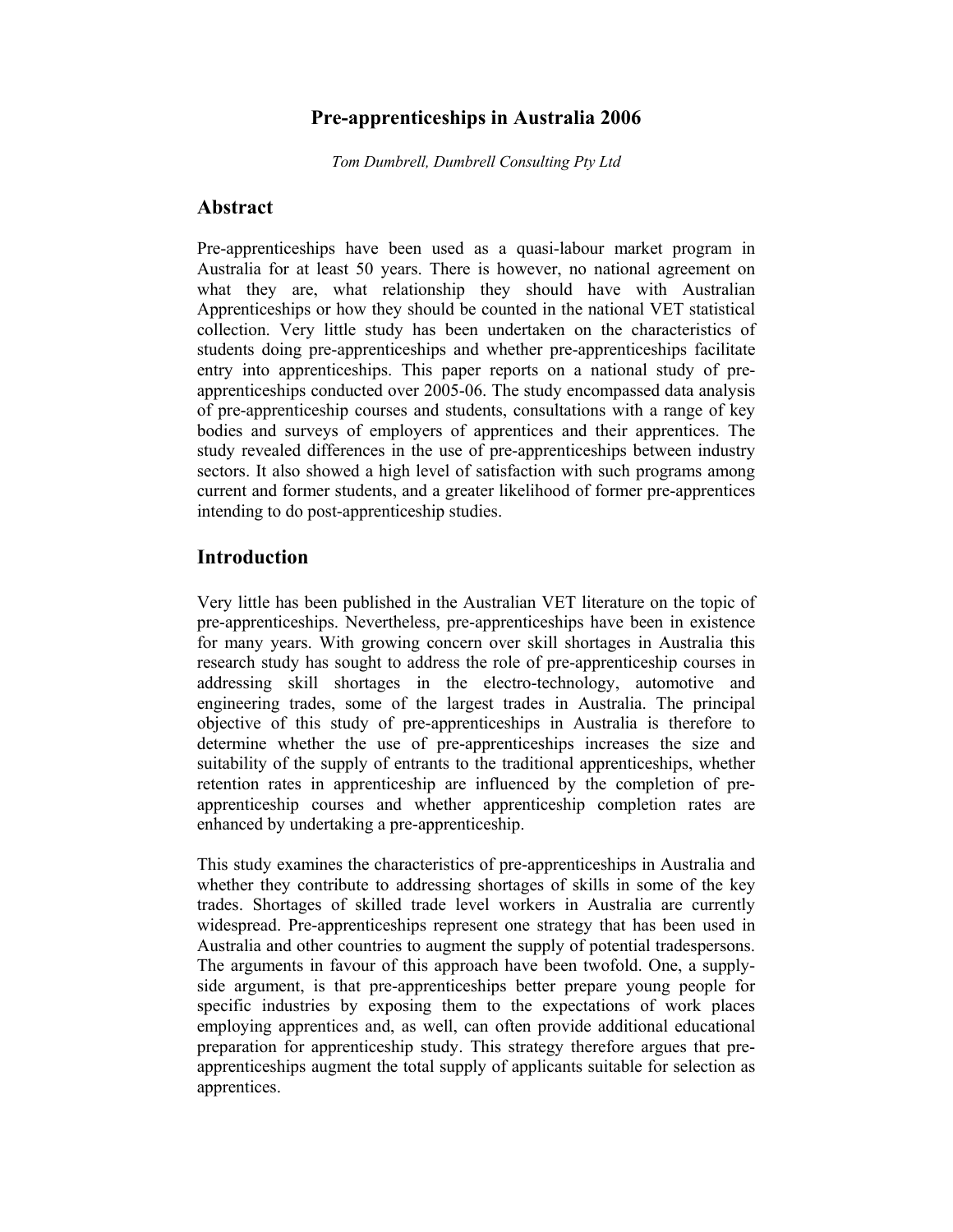The other is a demand-side argument that pre-apprenticeships can have an effect on the overall demand for apprentices, and thus eventually the number of tradespersons, by increasing employers' confidence in employing apprentices. This argument often assumes, based on studies of employer attitudes that many applicants for apprenticeships are unsuitable for immediate entry to an apprenticeship. Pre-apprenticeships therefore, by better matching the attributes of potential apprentices to the needs of employers, can increase the number of apprenticeship positions employers are willing to offer.

This study aims to determine whether pre-apprenticeships increase the potential supply, and retention and completion rates of apprentices, focusing specifically on electrotechnology, automotive and engineering students. The research cannot at this stage supply a definitive answer to the question of whether pre-apprenticeships enhance retention and completion rates in apprenticeships and subsequent transition into related trades. Nevertheless, the study has achieved a number of goals in attempting to address this and related questions, including a clearer picture of students undertaking preapprenticeship courses. Because the study design did not incorporate a lengthy time span, it has not been possible to track individuals from a preapprenticeship or other sources, then through an apprenticeship and finally into post-apprenticeship destinations.

## **Literature Review**

Identifying the precise origins of pre-apprenticeships in Australia has proven elusive, but there is evidence that such programs began in the early twentieth century and that they were common, for example, in the 1930s as part of measures to combat unemployment and were widely delivered during the 1950s and 1960s (Ray in Smart, 2001). Their existence is well documented by the 1970s and by the end of that decade measures had been taken to expand the number of pre-apprenticeship courses, (NCVER 2001). The introduction of traineeships following the recommendations of the Kirby Inquiry of 1984/85 (Kirby 1985) may have diverted interest in pre-apprenticeships towards traineeships as a means of initial engagement of young people in apprenticed trades. There were early expectations that traineeships could readily provide a pathway into apprenticeships, but in fact traineeships became popular in other sectors than the apprenticed trades, and did not greatly assist in addressing emerging skill shortages in some skilled trade areas.

Dumbrell (2003) found that, while it was not possible to identify precisely the number of pre-apprenticeships commenced in Australia, the available data seemed to indicate a decline in the usage of this pathway during the 1990s.

Providing a possible alternative to pre-apprenticeship has been the rapid growth in popularity of VET in Schools programs over the past ten years. By 2002, over 185,000 students were studying VET in schools programs, representing 44% of senior secondary students (Smith, 2004). School students may also undertake part-time apprenticeships or traineeships either as part of their school curriculum or independently (Smith & Wilson, 2002). In the December quarter 2005, 5.5% of all new apprenticeship commencements were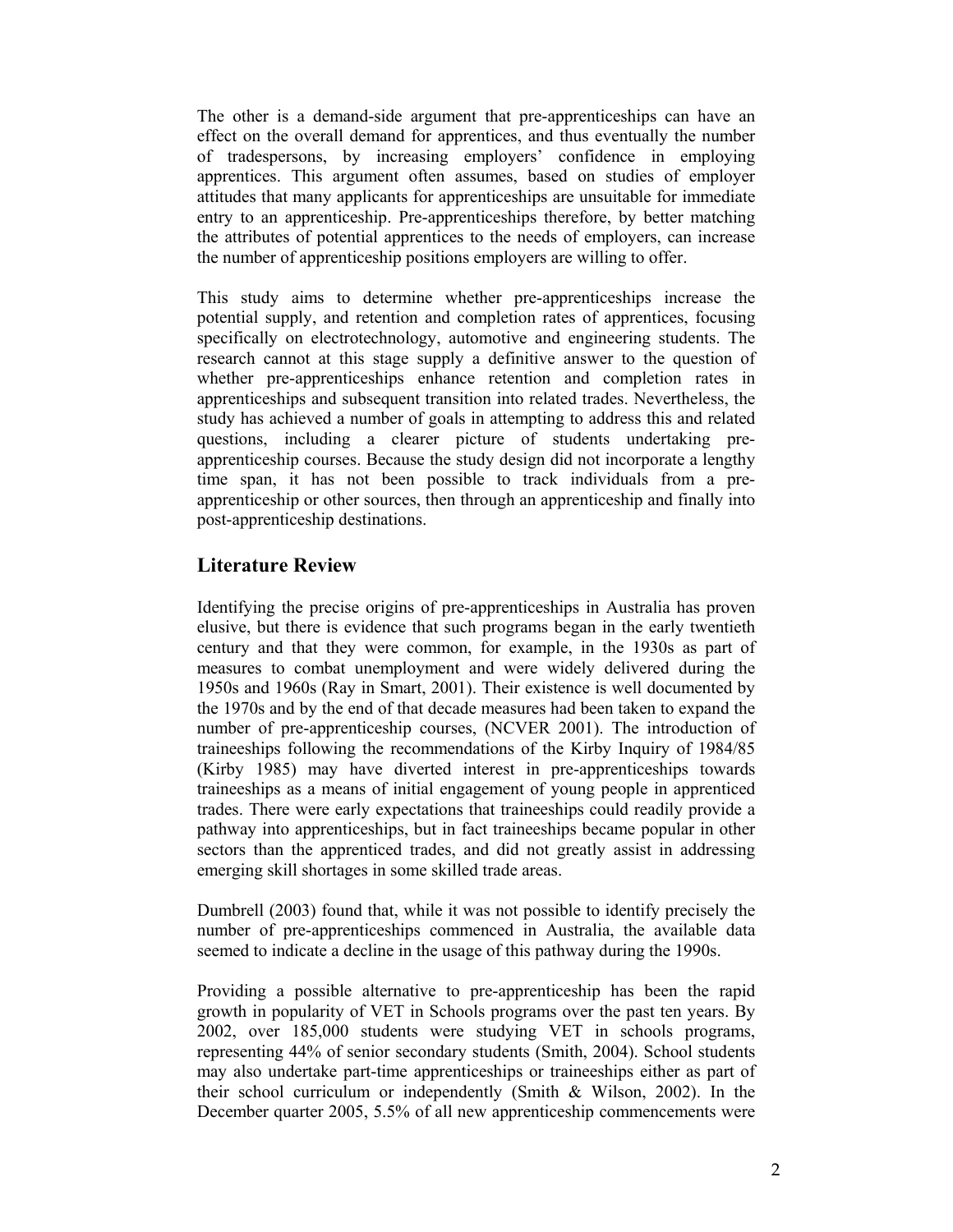school-based, (NCVER 2006).

Many countries share similar concerns to Australia about encouraging young people into traditional trade occupations. Programs called "preapprenticeships" exist in a number of other countries; however they generally do not appear to be exactly equivalent to the Australian model. In Canada, 'pre-apprenticeship courses' are available in a number of provinces. In England 'youth apprenticeships' have been in operation since 2004 but these programs, while sharing similar aims, are more like VET in schools than Australian pre-apprenticeships, although the VET qualification is always undertaken away from school premises, and they are aimed at 14-16 year olds rather than at young people of school-leaving age.

If one major purpose of pre-apprenticeships is to improve the chances of retention in apprenticeship, then it is of importance to examine the literature on attrition and retention. Completion rates in apprenticeships have declined, although they are higher than for traineeships; for apprentices commencing in 1999 completion rates were around 60% (Ball & John, 2005: 5). Ball & John's study detected some evidence that retention rates may be improving with apprentices commencing more recently.

While there have been many studies of this issue the story has remained quite constant. A 1990 NSW TAFE report (College Curriculum Services Unit, 1990: 6) found the following reasons for leaving their apprenticeships in a survey of separated apprentices:

- $\div$  17% lost their jobs
- $\div$  17% had poor relations with their employer/supervisors
- $\div$  14% were disillusioned with the trade
- $\div$  13% because of low wages
- $\div$  7% personal reasons
- $\div$  7% found the job boring
- $\div$  7% were generally dissatisfied with working conditions

These findings have essentially been replicated in other studies. For example, Cully & Curtain (2001:22) found that apprentices left their contracts of training more often for job-related than training-related reasons, and cited the top five reasons as 'no longer wanted to work in that job, poor relationship, dismissed, made redundant, and transfer to another apprenticeship'. As Simons, Harris, Symons & Clayton (2001) point out, reasons for completion or non-completion reside not only in the context (the job and training), as is evidenced by studies asking apprentices why they left, but also within the individual (motivation, personal characteristics and so on). Ball & John (2005) found that younger apprentices were less likely to complete. All studies have found a marked difference among trades with the trades in the current study – electrotechnology, engineering and automotive – having higher than average completion rates.

Some of the studies made recommendations for improved retention. Callan (2000) suggested that more attention was needed to match apprentices to employers. Cully & Curtain (2001) supported this and also proposed better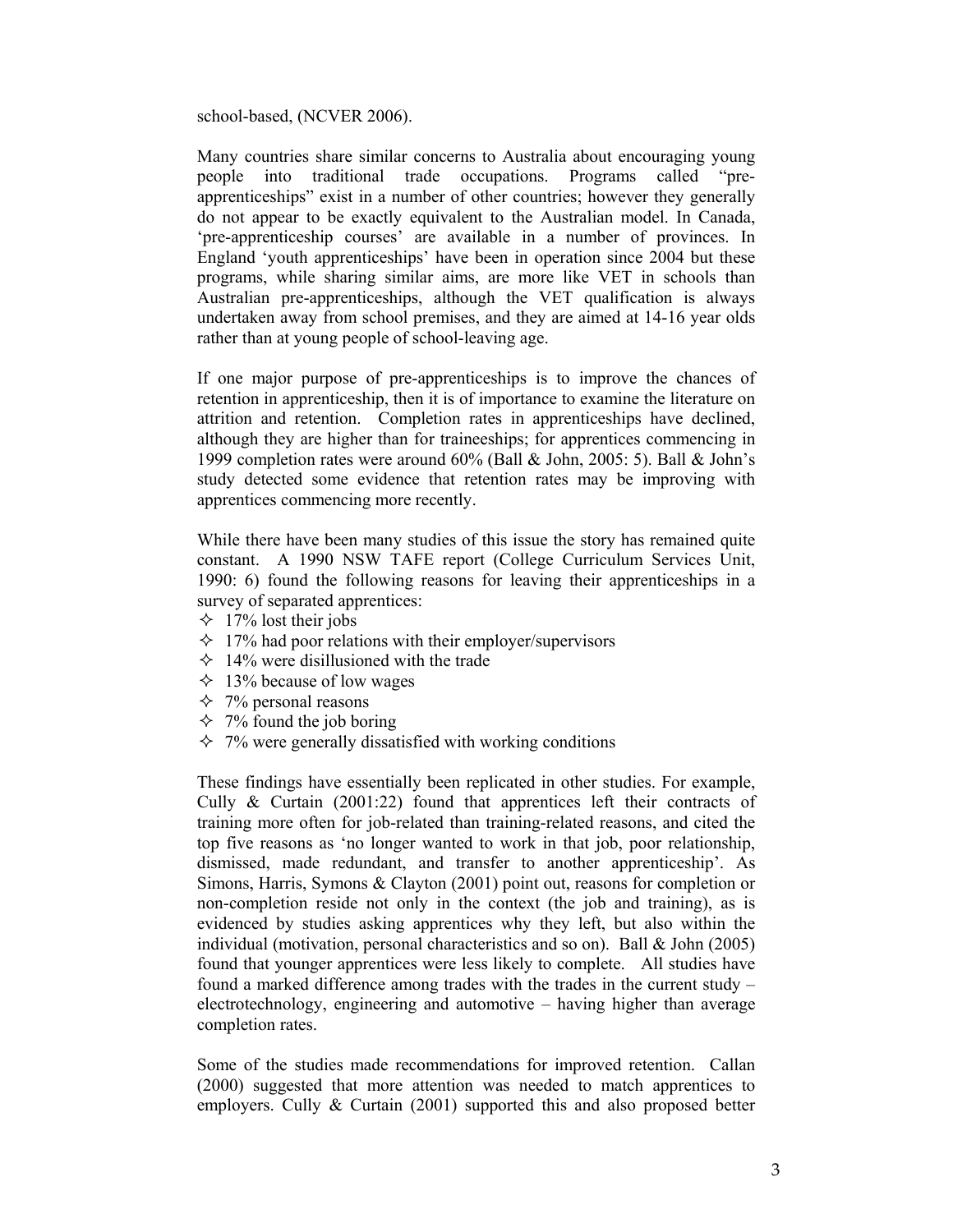monitoring of apprentices' workplace experiences. Simons et al (2001) suggested the following interventions.

- $\Diamond$  Career counselling.
- $\Diamond$  Better selection process.
- $\Diamond$  Expectations of apprenticeship to be clearly articulated.
- $\diamond$  Need for apprentices to have 'learning to learn' skills and to know how to integrate learning from different environments.
- $\Diamond$  Curriculum in apprenticeships should link to previous programs such as preapprenticeship.

# **Methodology**

The methodology of this study was broken into a number of stages. Stage 1 involved an analysis of the limited literature available on pre-apprenticeships in Australia, together with a review of similar programs in a range of foreign countries. This stage also included an initial analysis of some statistical data on pre-apprenticeships, which in essence involved updating a data series from an earlier study of pre-apprenticeships undertaken by one of the authors of this present study (Dumbrell 2003). A reference group to provide expert advice on the study was also established in Stage 1.

Stage 2 involved a series of 19 structured face-to-face and telephone interviews with peak bodies, such as state training agencies, representatives of training providers and key industry groups. Interviews were either by telephone or face-to-face, with respective state training agencies in those states.

Stage 3 of the study involved a series of 10 structured interviews with training providers that deliver pre-apprenticeship courses. These interviews were conducted in NSW, Queensland and South Australia with public and private training providers.

Stage 4 of the study involved questionnaire surveys of apprentices and structured interviews with their employers. Enterprises across four states (NSW, Victoria, Queensland and South Australia) were included in the survey. Other states and territories were excluded in order to contain both travel and communication costs. Some of the employer interviews were completed through face-to-face interviews while others were undertaken via post and email. The major objective of this stage was to capture differences between apprentices who had and had not undertaken pre-apprenticeship courses. An initial list of 42 enterprises was compiled using a variety of sources including input from members of the Reference Group, published lists of members of industry bodies and other public sources. Most of these enterprises were contacted initially by telephone and, of the initial 42 enterprises listed, 23 agreed to participate in the study, including distributing the questionnaires to their apprentices and returning the completed questionnaires. These enterprises between them employed approximately 1600 apprentices across Australia. A structured interview was used in interviewing the participating enterprises and several rounds of follow up phone calls or emails occurred to seek the return of apprentice questionnaires.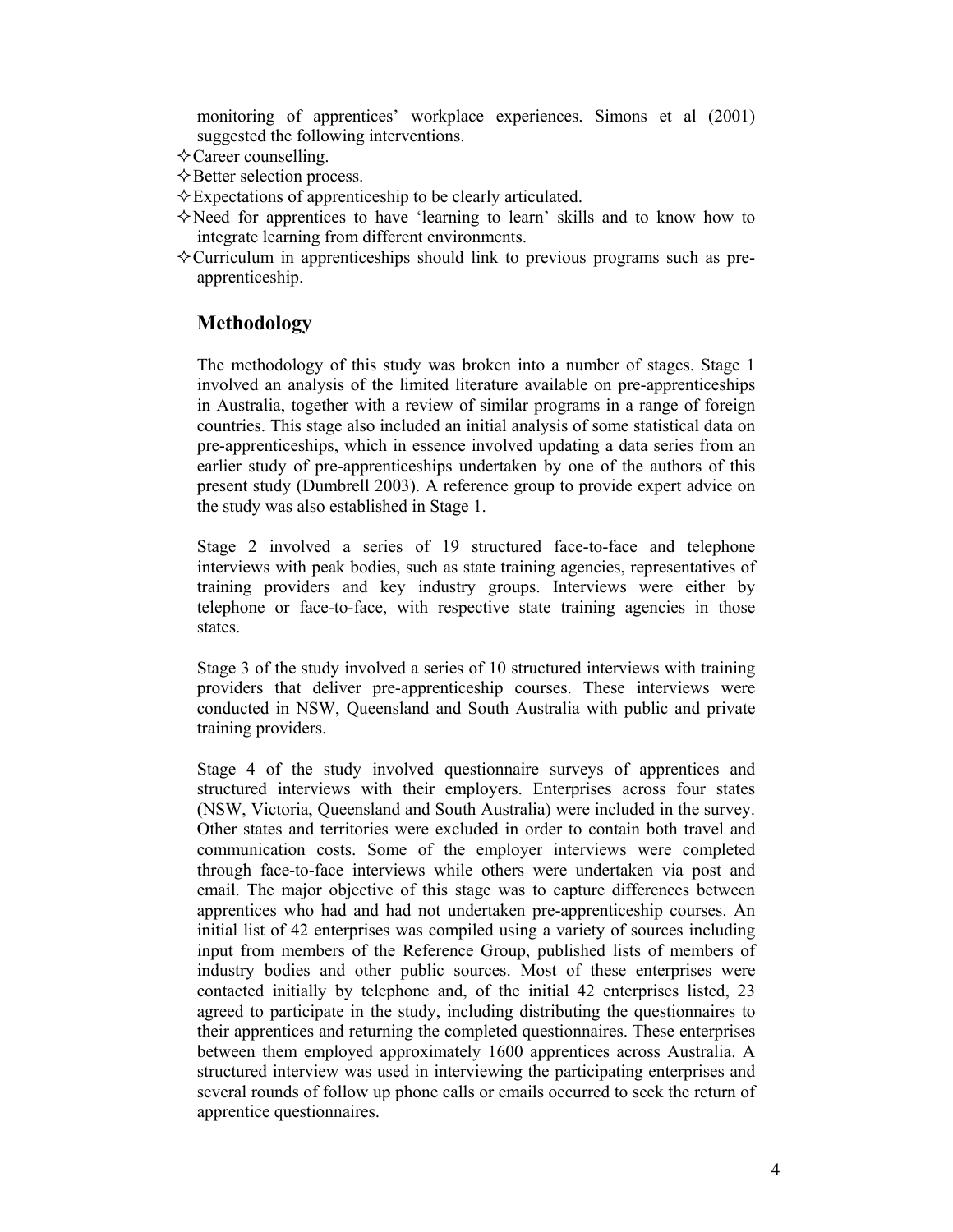The final stage of the study, Stage 5, which covers case studies and focus groups conducted with pre-apprenticeship students, will be reported on by my colleague Erica Smith later in this conference.

#### **Findings and discussion**

One of the challenges of this study has been the lack of a national identifier of pre-apprenticeship courses in the national database. The researchers have found that pre-apprenticeship-type courses have various titles including preapprenticeships, pre-vocational and pre-employment, yet share the characteristic of preparing students for entry to a traditional apprenticeship. As a first stage in this study the national database of courses was scrutinised to identify courses which had labels identifying them as likely to be preapprenticeship courses. From this listing a filtered list was derived which included all courses above Certificate I level referred to as pre-apprenticeships, together with all courses that appeared to be related to traditional trade areas and bore names such as pre-vocational and pre-employment. This approach attempted to replicate the methodology used in an earlier paper by one of the authors (Dumbrell 2003).

Subsequent analysis of these data initially revealed a discontinuity between 1998 and 1999 due to changed practices at the state and territory level in course nomenclature. This discontinuity coincides with an apparent reduction in both pre-apprenticeship course numbers and enrolments. Whether there was in fact a 'real' reduction in such courses and enrolments is impossible to discern from the data. There was some evidence from interviews with state training agencies that there had been a real reduction in pre-apprenticeship courses in the mid- to late 90s. There was however also evidence that state training agencies were now increasing funding for such courses both as a response to trades skills shortages and to a lesser extent as an equity measure. The researchers believe that those courses we have identified represent at least a conservative, baseline minimum of pre-apprenticeship courses and as such can provide some insights into the characteristics of the courses and of the students undertaking these courses.

The number of courses in our estimates ranged between 192 in 2000 down to 155 in 2004, with enrolments over the same period falling from just over 10 000 students in 2000 down to about 5 500 in 2004. The most common course duration was between 720-999 hours. There appears to have been an increase in course duration between 2000 and 2004 with courses of between 720-999 hours increasing to just over half of all presumed pre-apprenticeship courses.

The main characteristics of students enrolled in these courses are summarised below.

- $\Diamond$  In both 2001 and 2002, over 10% of courses were of less than 149 hours duration, however by 2003 and 2004 pre-apprenticeship courses of less than 250 hours had all but disappeared.
- $\diamond$  Over the 2000-2004 period the gender breakdown was about 88% male, to 12% female. (In 2004, almost 48% of all VET students were female.)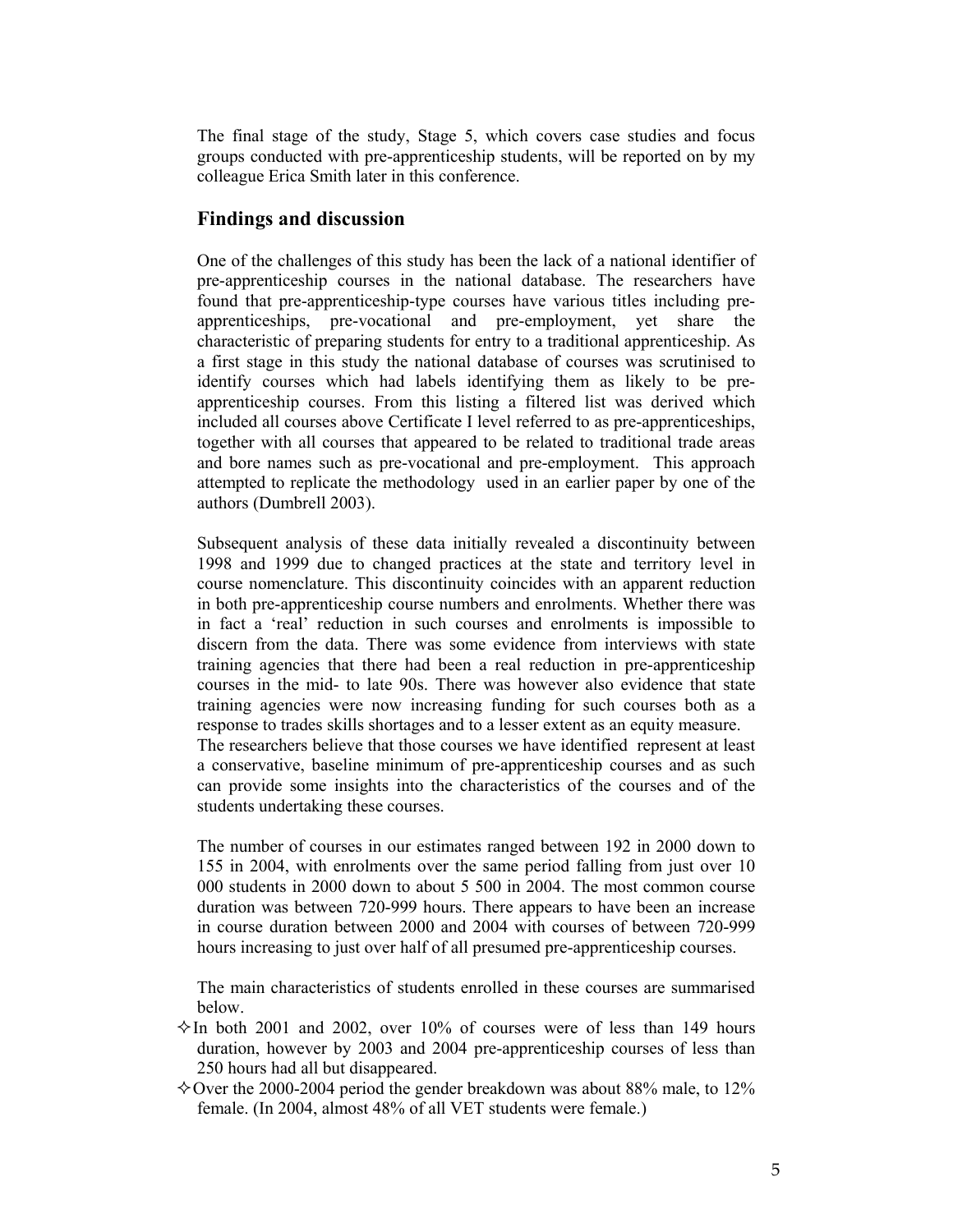- $\div 64\%$  of participants were males aged 15-19 and 71% of all participants were in this age group; a further 9% were males aged 20-24. Across all VET students in 2004 only about 42% of all males were under 25.
- $\triangle$  About 81% were non-indigenous, 7% were identified as Indigenous and 12% did not show indigenous status, suggesting a relatively high participation by Indigenous people in pre-apprenticeships, since Indigenous people represent only about 3.6% of all VET students and about 2.2% of the total population.
- $\Diamond$  Predictably, most enrolments (51%) occur in capital cities, although this figure is well below the capital cities' share of population, which is 61%. It is however close to the figure of 53.8% for all VET students.
- $\Diamond$  Fewer than 5% of students enrolled in pre-apprenticeship courses over 2000-2004 recorded a non-English speaking background, (although 9% did not show language spoken at home).
- $\Diamond$  About a third of pre-apprenticeship students have Year 10 level education as their highest level compared with just under 20% for all VET students in 2004, while around 40% have higher school levels, compared with about 45% for all VET students. Interestingly between 2000 and 2004 the proportion enrolled in pre-apprenticeship courses with Year 9 schooling or below has increased from just over 10% to nearly 15%. Over the same period comparable data for all VET students showed a slight increase from 7.2% to 8% for those with Year 9 or lower.

For Stage 2 of the project 19 structured interviews were conducted by the researchers with respondents in NSW, Victoria, Queensland and South Australia, including interviews either by telephone or face-to-face with respective state training agencies in those states. For Stage 3 of the project (the survey of training organisations) 10 structured interviews were conducted in NSW, Queensland and South Australia with public and private training providers. Because some of the same issues were canvassed in these two stages, for purposes of clarity the findings from both those stages have been combined in this section.

Despite inconsistency in the terminology around pre-apprenticeships, it is possible to say that the term pre-apprenticeship is generally understood to refer to courses with the following characteristics.

- $\diamond$  The courses are intended to lead into existing apprenticeship courses (and in fact those pre-vocational programs funded directly by the Commonwealth such as the Australian Apprenticeship Access Programme require that this be the case).
- $\diamond$  There were some instances noted where completion of the pre-apprenticeship course provided credit towards the first year of off-the-job study in a traditional apprenticeship although it did not necessarily reduce the period of the apprenticeship indenture.
- $\diamond$  Pre-apprenticeship courses often incorporate actual rather than simulated work experience for a period of between 2 and 6 weeks although the Commonwealth funding of the New Apprenticeships Access Program does not require work experience. In some areas, especially construction, there are concerns over workplace safety issues that can rule out actual work placement.

Stage 4 involved a series of interviews with employers, together with a questionnaire survey of those employers' apprentices in order to obtain details of any differences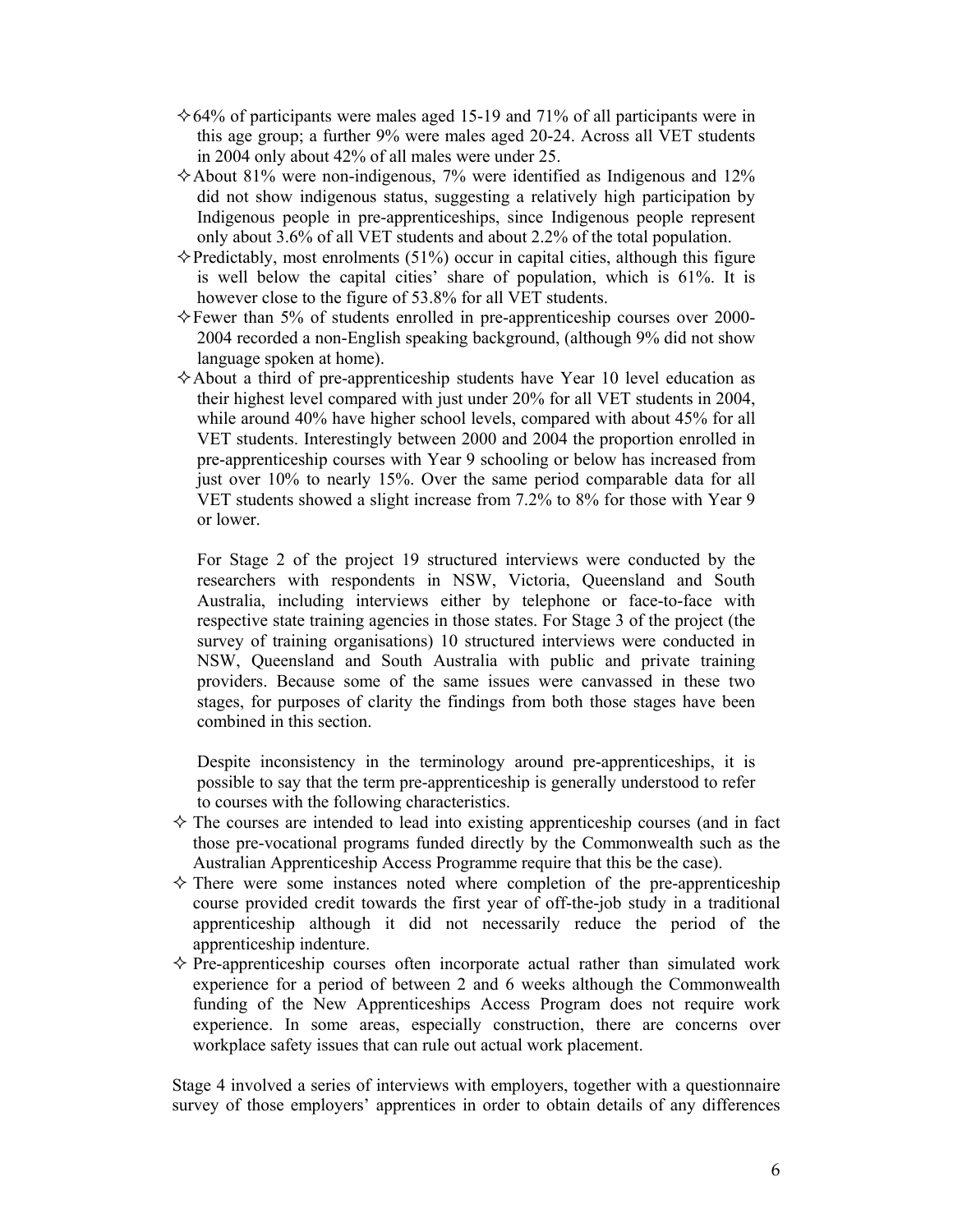between apprentices who had and had not undertaken pre-apprenticeships. To begin this Stage a list of employers of apprentices likely to employ apprentices in the 3 focus areas of this study was compiled from a variety of sources. Some were employers known to the industry skills council representatives on the Reference Group, some were selected from employers previously known to the researchers, while others were selected from a variety of public sources such as industry association membership listings.

The researchers developed the questionnaire to be distributed to these employers' apprentices in consultation with NCVER and our reference group. Of the initial 42 enterprises listed 23 agreed to participate in the study, including distributing the questionnaires to their apprentices and returning the completed questionnaires. While this was less than the researchers would have liked these enterprises between them employed more than 1600 apprentices across Australia. Almost 500 questionnaires were distributed to these enterprises, located in NSW, Victoria, Queensland, South Australia and the ACT.

Only 14 enterprises returned questionnaires from their apprentices, amounting to 255 questionnaires in all. While apprentices in electrical (155) and automotive trades (83) were well represented in the returned questionnaires, only 17 questionnaires were received from apprentices in engineering trades. To some extent this shortcoming was addressed in Stage 5 of the study, with greater coverage of engineering students in pre-apprenticeship courses. About half of the enterprises provided written responses while the others provided verbal responses via either face-to-face or telephone interviews.

Useable comments were obtained from 12 employers, employing more than 1600 apprentices, spread across NSW, Victoria and South Australia, although the small response rate means these views cannot be regarded as representative of industry generally. Four of the enterprises regarded completion of a pre-apprenticeship as essential for recruitment as an apprentice, two regarded it as important and a further five regarded a pre-apprenticeship as "useful". Only one enterprise regarded a preapprenticeship as not useful and none believed they were a disadvantage. Six enterprises saw the value of a pre-apprenticeship as mainly "weeding out" unsuitable applicants, while three believed that pre-apprenticeship completers achieved better retention and completion rates. Three enterprises believed that the main benefit of completion of a pre-apprenticeship was in giving the student a better understanding of the industry they were entering as an apprentice, while one believed preapprenticeships conferred no benefits.

There were 255 questionnaires received from apprentices employed in 14 enterprises in NSW, Victoria, South Australia and the ACT. Aggregated responses from these apprentices are provided in Appendix 6. The main findings from those returns are outlined below. Enterprises returning these questionnaires on behalf of their apprentices were requested to add each apprentice's contract number so that the record could be matched with the national apprenticeship database. Of the 255 apprentices responding 40% had undertaken a pre-apprenticeship or similar course.

Of those who did a pre-apprenticeship:

 $\div$  92% of those starting a pre-apprenticeship course completed it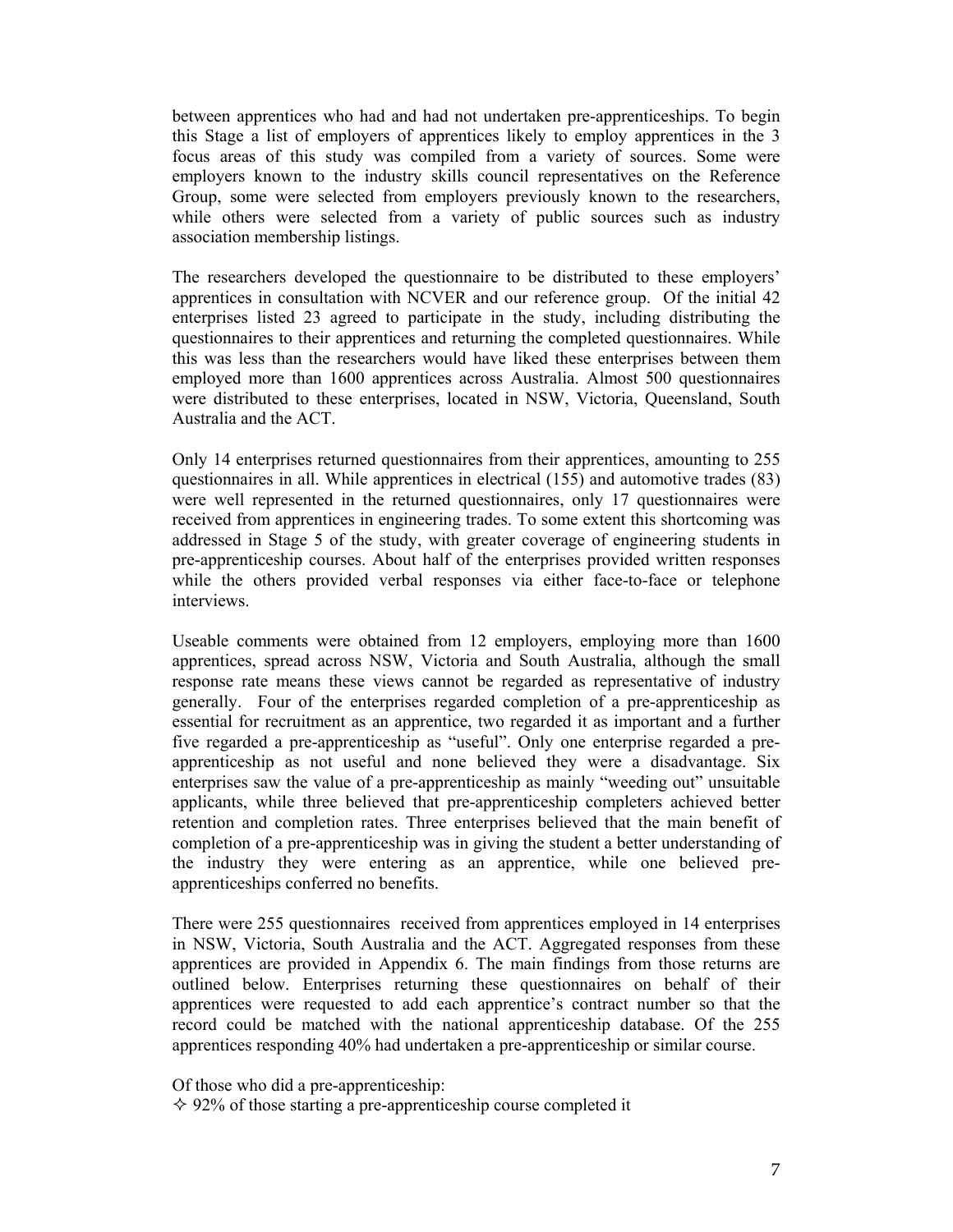- $\diamond$  about one-third experienced placement in a real work place as part of their course
- $\div$  57% strongly agreed and a further 41% agreed that they had learnt a lot in their pre-apprenticeship course
- $\div$  40% strongly agreed and 53% agreed that they had enjoyed their preapprenticeship course.

Looking at the data for all apprentice respondents revealed the following characteristics.

- $\Diamond$  Those apprentices who had done a pre-apprenticeship were more likely than those who had not to be planning further study  $(0.10 > P > 0.05)$ .
- $\Diamond$  A surprisingly high 85% said they intended to do further study after their apprenticeship, with 69% nominating VET study related to their trade and 23% nominating university study related to their trade course as their likely option.
- $\div$  81% reported that they were enjoying their apprenticeship, while only 3% said that they should have done something different.

Apprentices who had completed a pre-apprenticeship were more likely to have found their apprenticeship via their training organisation or via a friend or relative, while those who had not done a pre-apprenticeship were more likely to have found their apprenticeship via other means, such as newspaper advertising or the web,  $(P<0.01$ , however the critical cells have rather low occurrences).

- $\Diamond$  Electrical apprentices were more likely than those in automotive trades  $(0.05 > P > 0.02)$  to have done a pre-apprenticeship course.
- $\Diamond$  Whether or not the apprentice had done a pre-apprenticeship did not appear to influence significantly, positively or negatively, their opinion of their apprenticeship course (P>0.8).

The high completion rate and the high level of satisfaction with the pre-apprenticeship courses are strong indicators that students doing pre-apprenticeship courses are likely to be committed to their chosen career. Supporting this is the finding that those who completed a pre-apprenticeship were more likely than those who had not, to be planning to do further study related to their trade course after completing their apprenticeship. Some of the surveyed apprentices included additional comments on their questionnaires. Among the most common comments were:

- $\Diamond$  apprentice wages were too low for most apprentices to be self-supporting
- $\diamond$  many who had done a pre-apprenticeship felt there should have been some financial assistance such as transport subsidies while studying
- $\Diamond$  for those who had done a pre-apprenticeship, the time spent in a workshop before going out on the job as an apprentice was most helpful
- $\Diamond$  as in the later survey of pre-apprenticeship students (stage 5), many of the surveyed apprentices who had done a pre-apprenticeship said they would change nothing about the pre-apprenticeship course they had done; those who advocated any changes generally wanted more on-the-job experience or to be paid.

### **Conclusions**

The research cannot at this stage supply a *definitive* answer to the question of whether pre-apprenticeships enhance retention and completion rates in apprenticeships and subsequent transition into related trades. Nevertheless, the study has achieved a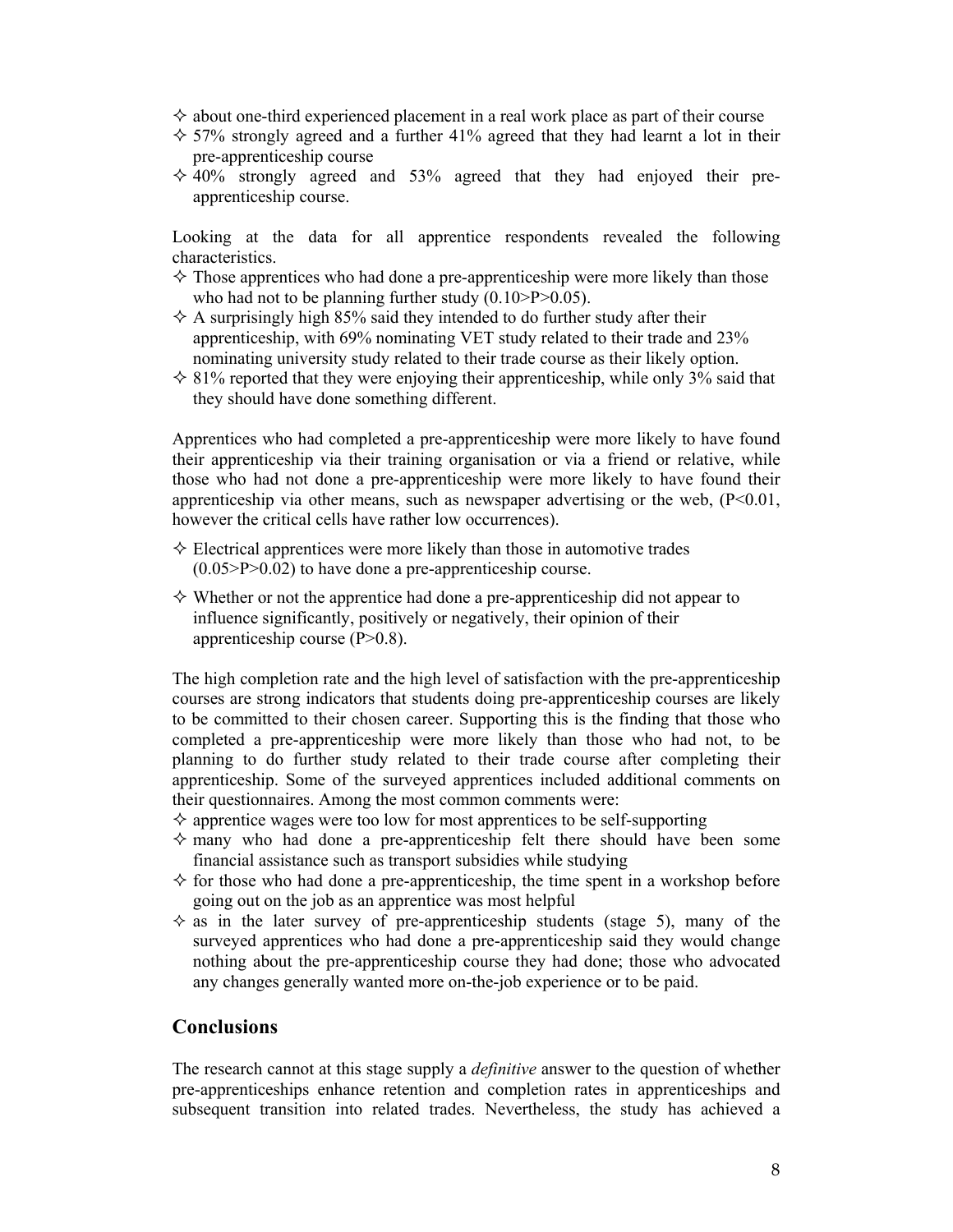number of goals in attempting to address this and related questions including a clearer picture of students undertaking pre-apprenticeship courses. Studies of separation from apprenticeship have shown, *inter alia*, that retention is enhanced through apprentices seeing their trade training as part of a career pathway and actually enjoying their course of study. On these criteria, the findings of this study are equivocal. The survey of apprentices conducted in Stage 4 showed a significantly greater proportion of apprentices who had done a pre-apprenticeship planning to undertake further study related to their trade course compared to apprentices who had not done a preapprenticeship, suggesting a greater commitment among former pre-apprentices to their career pathway. On the other hand whether or not the apprentice had undertaken a pre-apprenticeship course did not appear to influence their enjoyment of their apprenticeship.

Studies of retention rates in apprenticeship (Simons et al (2001), Cully & Curtain (2001), Callan (2000)) have suggested that enhanced retention can be addressed through better matching of apprentices to the workplace, better counselling, clearer articulation of the expectations of apprentices and apprentices having 'learning to learn' skills. It was apparent from interviews with employers, peak bodies, government agencies and training organisations that pre-apprenticeship courses were designed to address at least several of these criteria. Common findings in these interviews were that pre-apprenticeships provided students with a better understanding of the destination industry and what an apprenticeship in that industry entailed, provided a filtering mechanism to divert unsuitable candidates and provided learning to learn skills in an environment different from school.

Apprentices in our sample survey who had done a pre-apprenticeship were likely to have higher educational levels (and hence probably better learning to learn skills) than those who had not, although paradoxically they were younger than apprentices who had not done a pre-apprenticeship.

There was substantial evidence from interviews and from students that the low pay of apprentices is one of the key issues in deterring potential apprentices and possibly a cause of attrition. Some contacts observed that this issue has risen in significance as apprentices increasingly have Year 12 levels of school attainment and are thus well into their 20s when they are in their final stages of their apprenticeship.

Despite a general belief among interview subjects that apprentices were entering apprenticeships at older ages the proportion of students in identified preapprenticeship courses according to the national database with Year 9 or lower school credentials had increased from about 10% in 2000 to nearly 15% in 2004. This was offset by a drop in Year 11 leavers entering pre-apprenticeships over that period. This might indicate several different trends in pre-apprenticeship. It might show an increasing use of pre-apprenticeship as an equity program for students at risk of dropping out of education and training – a trend supported by some of the interviews with TAFE providers. In turn, this could be seen as extending the supply of students for apprenticeships, since many Year 9 leavers could be regarded by employers as unsuited to entering an apprenticeship without some specific additional preparation.

There was a widespread belief among interview subjects that pre-apprenticeships provided employability skills for young people who were failing to acquire such skills